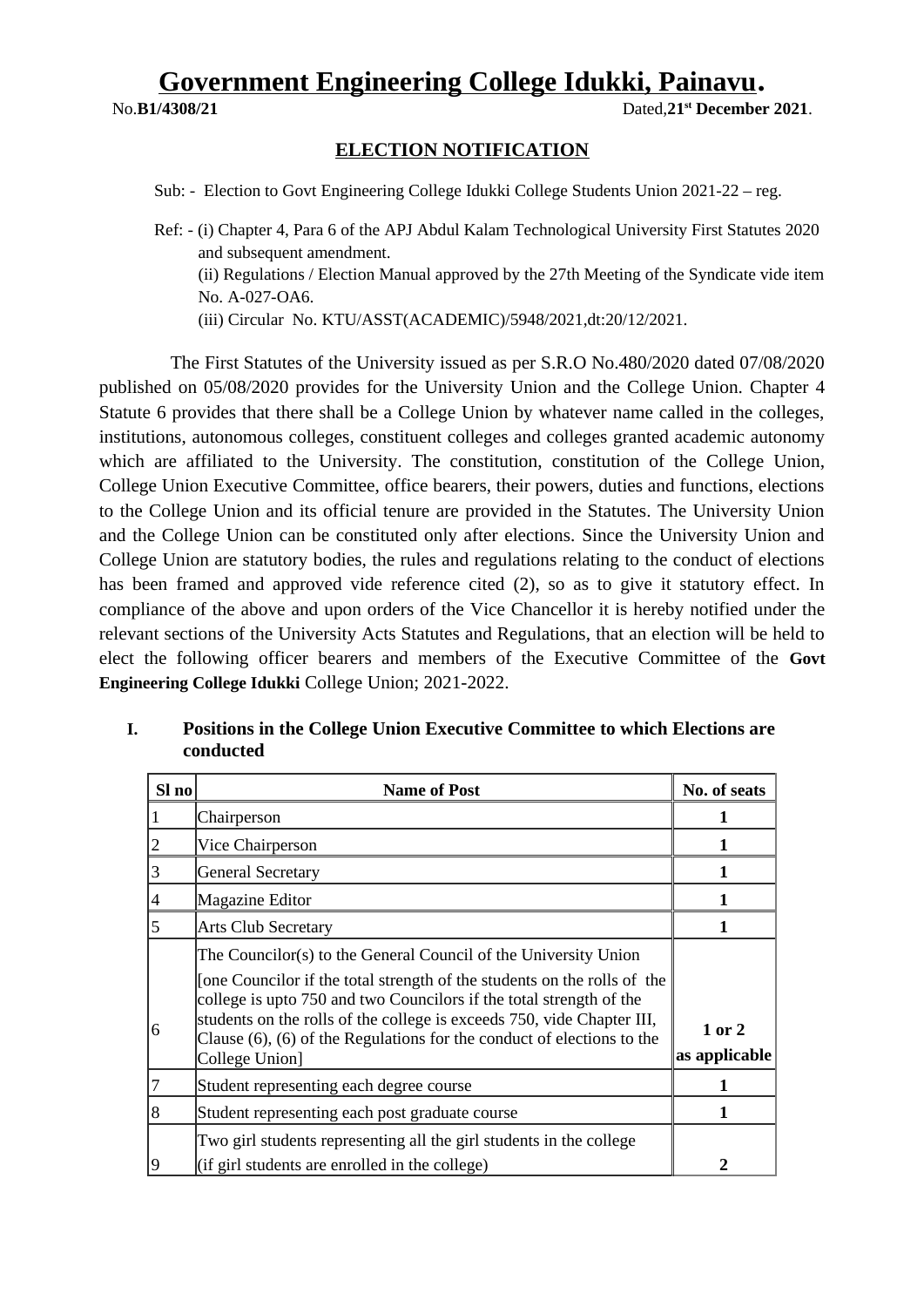## **II. Positions in the College Union to which elections are not conducted**

| N <sub>0</sub> | <b>Name of Post</b>                                                                                         | No. of<br><b>Seats</b> |  |
|----------------|-------------------------------------------------------------------------------------------------------------|------------------------|--|
|                | One girl student belonging to Scheduled caste/Scheduled Tribe                                               |                        |  |
|                | nominated by the College Union Executive Committee.                                                         |                        |  |
|                | (applicable only in the absence of an elected girl student<br>belongingto Scheduled caste/Scheduled Tribe.) |                        |  |
| 12             | Patron cum Treasurer (as prescribed in the Statutes)                                                        |                        |  |
|                | Staff Advisor (as prescribed in the Statutes)                                                               |                        |  |
| 14             | One Student who is the Sports Secretary nominated by the College<br><b>Union Executive Committee</b>        |                        |  |

### **<u>Schedule of Election</u>**

| SI.            | Programme / Item                                   | <b>Date</b> | <b>Time</b>   |
|----------------|----------------------------------------------------|-------------|---------------|
| N <sub>0</sub> |                                                    |             |               |
| $\mathbf{1}$   | Date of Notification                               | 21.12.2021  |               |
| $\overline{2}$ | Date of publication of Electoral Roll              | 22.12.2021  | 11.00 am      |
| 3              | Last Date and hour for filing complaints regarding | 23.12.2021  | 11.00 am      |
|                | Electoral Roll                                     |             |               |
| 4              | Publication of the final Electoral Roll            | 23.12.2021  | $3.00$ pm     |
| 5              | Last date and hour for receipt of nomination       | 03.01.2022  | $02.00$ pm    |
| 6              | Scrutiny of nomination                             | 03.01.2022  | 02.05 pm      |
|                |                                                    |             | onwards       |
| 7              | Publication of the list of valid nominations       | 03.01.2022  | 04.00 pm      |
| 8              | Withdrawal of Candidature / Nomination             | 04.01.2022  | $11.00$ am    |
| 9              | Publication of Final list of candidates            | 04.01.2022  | 03.00 pm      |
| 10             | Polling                                            | 10.01.2022  | $10.00$ am to |
|                |                                                    |             | $01.00$ pm    |
| 11             | Scrutiny and counting of votes                     | 10.01.2022  | $02.00$ pm    |
| 12             | Declaration of results                             | 10.01.2022  | within 1 hour |
|                |                                                    |             | of finishing  |
|                |                                                    |             | counting of   |
|                |                                                    |             | votes         |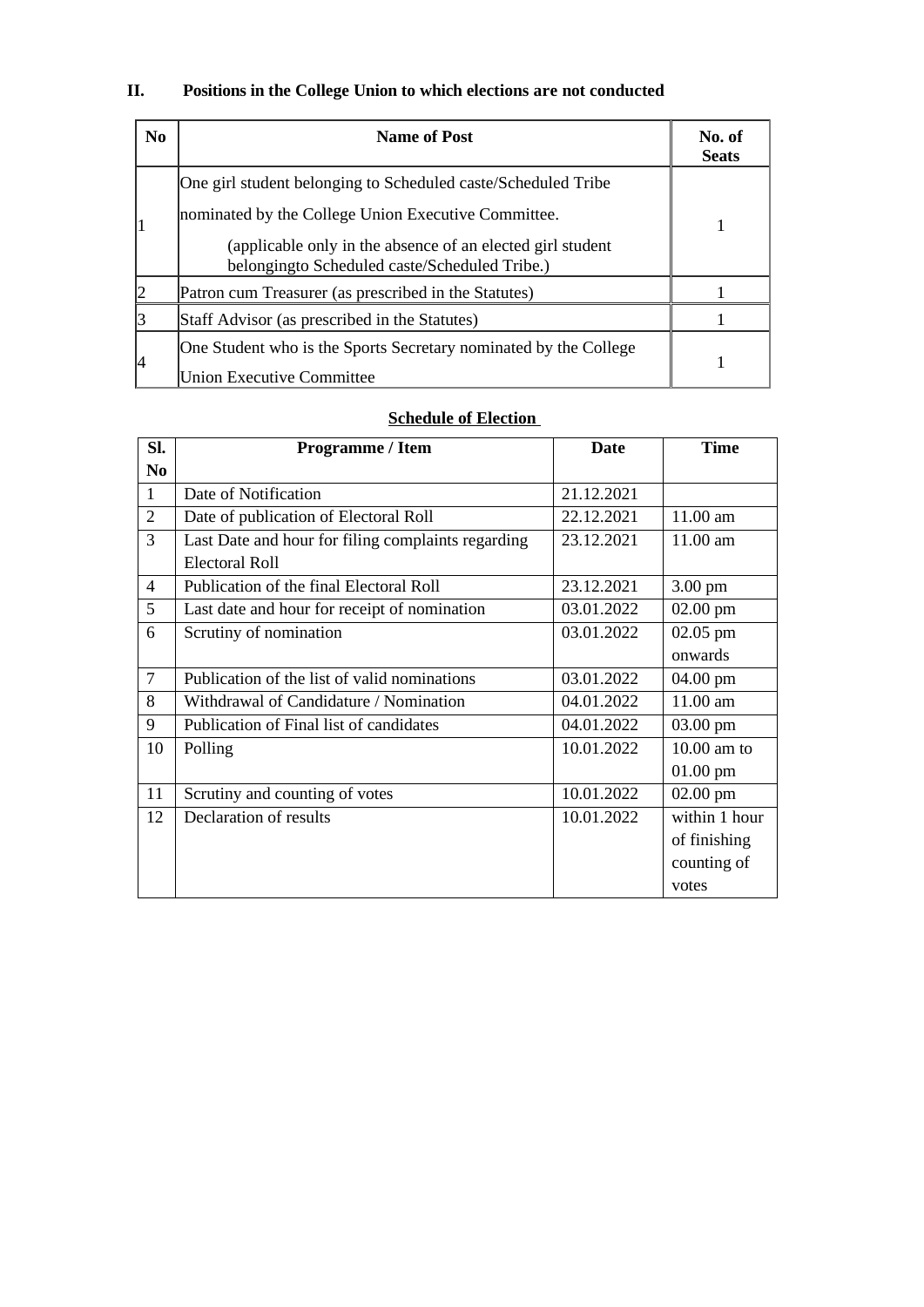Only those full-time Regular students in the KTU Portal and whose names are on the Electoral Roll are eligible to take part in the election. Requests, if any, for making any correction, alteration or deletion in the Electoral Roll, shall be submitted to the Returning Officer within the time limit fixed.

Every elector included in the electoral roll may nominate an elector included in the electoral roll to contest the elections to the various positions in the College Union to which elections are conducted provided he/she is otherwise eligible to contest the elections to the respective positions in accordance with these Rule and Regulations as a candidate. Every nomination shall be in the prescribed form (Specimen form shown in Appendix A of the Regulations for Elections appended) and shall be made by the student in writing and shall be proposed and seconded by two other students included in the electoral roll. The nomination paper shall be put in sealed covers and deposited in the box kept for the purpose by the Returning Officer in his office, within the date and hour fixed for filing of nominations. Every elector who has been nominated to contest the elections shall be referred to as a 'candidate' for the elections.

Any candidate who has filed a nomination may withdraw his nomination by notice in writing signed by him and delivered in person or by his/her authorized representative who shall be one included in the electoral roll, to the Returning Officer so as to be received by him within the date and hour fixed for the same. Withdrawal once made shall be final. A candidate who has withdrawn his nomination shall not be eligible for renomination as a candidate for the same election in that academic year.

The candidates or their agents, if any, appointed in writing and approved by the Returning Officer alone shall be permitted to be present on the occasions of scrutiny of nominations, polling and scrutiny and counting of votes.

The Identity Cards shall be produced on the above occasions and while turning up for voting.

The Honourable Supreme Court of India have perused the Report of the Committee, headed by Mr. J. M. Lyngdoh, former Chief Election Commissioner, constituted by the Ministry of Human Resource Development, Government of India for making recommendations and suggestions relating to the Students' Union Elections in terms of the order of the Supreme Court dated 12.12.2005. The Supreme Court have accepted the recommendations as an interim measure and directed to implement the recommendations subject to such modifications indicated therein. The recommendations have been incorporated as a part of the order. The Supreme Court have also made it clear that the recommendations made, which the court have accepted to be adopted as an interim measure, shall be followed in all College/University Elections, to be held hereinafter, until further orders. The full text of the verdict of the Supreme Court is annexed herewith and forms part of this election notification. All the recommendations made by the